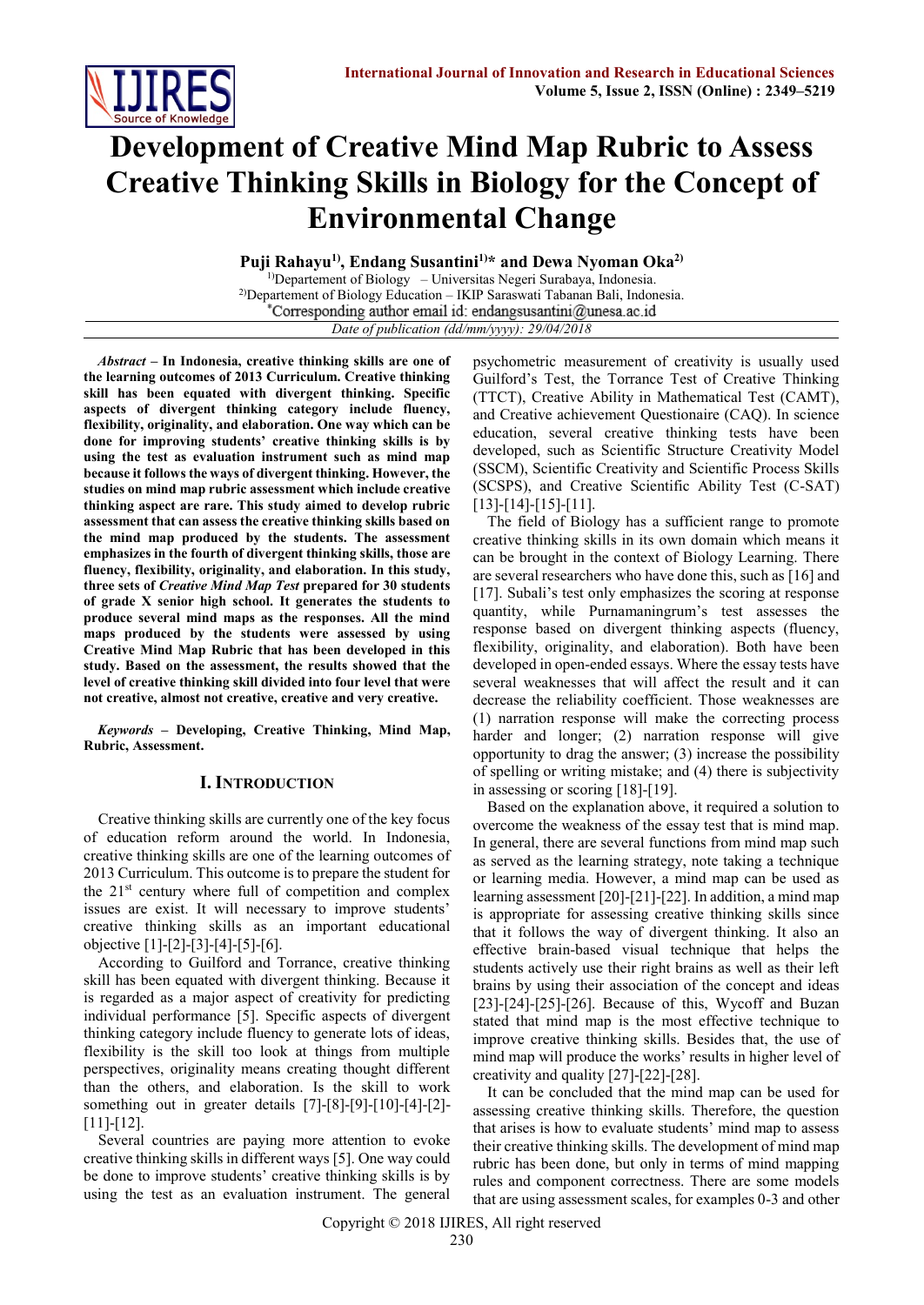

assessment by using several levels such as great, good, acceptable and unacceptable [29]. All those mind map rubrics doing the assessment by comparing the appropriateness between mind map and the mind map component as the specified criteria. However, the studies on mind map rubric assessment which include creative thinking aspect are rare. This study aimed to develop rubric assessment that can assess creative thinking skills based on the mind map produced by students. That assessment emphasizes in the fourth of divergent thinking skills that are fluency, flexibility, originality, and elaboration.

## **II. METHOD**

Type of this study is development research. Three types of *Creative Mind Map Test* prepared for 30 students of grade X senior high school. It was developed in Biology for the concept of environmental/climate change and waste recycling. The *Creative Mind Map Test* generated the students to produce several mind maps as the responses. All mind map produced by the students were assessed by using Creative Mind Map Rubric that has been developed in this study. The result of mind map assessment was used to determine whether Creative Mind Map Test in assessing creative thinking skills in the fourth aspect of divergent thinking included fluency, flexibility, originality, and elaboration.

# **III. RESULTS AND DISCUSSION**

Results of this studies are Creative Mind Map Rubric that appropriate for assessing creative thinking skills in Biology for the concept of environmental/climate change and waste recycling. Creative mind map rubric which had been developed in this study as follows (Table 1, Table 2, Table 3, Table 4, and Table 5).

Table I. Fluency Scoring Criteria.

| No. | Criteria                                |   | Score Point |
|-----|-----------------------------------------|---|-------------|
| 1.  | Central Idea                            |   |             |
|     | (The answer is true if the central idea |   |             |
|     | appropriate to the topics' concept,     |   |             |
|     | which shown in the mind map.            |   |             |
|     | Central idea is the same as the name    |   |             |
|     | concept; different but have the same    |   |             |
|     | meaning; different but related and      |   |             |
|     | logic)                                  |   |             |
|     | Write the main idea                     |   |             |
|     | . Place the main idea in the centre     | 1 | 1           |
|     |                                         |   | 1           |
| 2.  | Key words                               |   |             |
|     | (The answer is true if the key word     |   |             |
|     | appropriate to the topics' concept,     |   |             |
|     | could be shown in mind map. Key         |   |             |
|     | words are the same with the name        |   |             |
|     | concept; different but have the same    |   |             |
|     | meaning; different but related and      |   |             |
|     | logic)                                  |   |             |
|     | a. Give several answers/responses to    |   |             |
|     | each question that identified the       |   |             |
|     | quantity of key words.                  |   |             |
|     | X > 15                                  |   |             |

| No. Criteria                                                                                                                                                                                                                                          | Score                         | Point            |
|-------------------------------------------------------------------------------------------------------------------------------------------------------------------------------------------------------------------------------------------------------|-------------------------------|------------------|
| $10 < X \le 15$                                                                                                                                                                                                                                       | $\overline{4}$                |                  |
| $5 < X \leq 10$                                                                                                                                                                                                                                       | 3                             | 1                |
| 0 < X < 5                                                                                                                                                                                                                                             | $\overline{c}$                | 1                |
| b. Legible                                                                                                                                                                                                                                            | 1                             | 1                |
| X > 75%                                                                                                                                                                                                                                               |                               |                  |
| X < 75%                                                                                                                                                                                                                                               | 2                             | 2                |
|                                                                                                                                                                                                                                                       | 1                             | 1                |
| 3<br>Use colours throughout the mind map<br>(include mind map centre, branch,<br>relationship link, cross-link, and<br>illustration: picture, image, symbol,<br>code, diagram, graph, etc.)<br>9 < X < 12<br>$6 < X \leq 9$<br>3 < X < 6<br>0 < X < 3 | 4<br>3<br>$\overline{c}$<br>1 | 1<br>1<br>1<br>1 |
| Branching $($ >75% of branch in the<br>4<br>mind map appropriate to the criteria)<br>Branch is curved or wavy                                                                                                                                         |                               |                  |
| Radiant branching                                                                                                                                                                                                                                     | 1                             | 1                |
| Use the same colour in the same                                                                                                                                                                                                                       | 1                             | 1                |
| hierarchy branching<br>Use different colour in the different                                                                                                                                                                                          | 1                             | 1                |
| hierarchy branching                                                                                                                                                                                                                                   | 1                             | 1                |
| <b>Maximum Total Score</b>                                                                                                                                                                                                                            |                               | 16               |

| Score Average $=$ | Total Score in the whole question |
|-------------------|-----------------------------------|
|                   | number of question                |

Interpretation of fluency level based on score:

- $0 4$  : Not Fluent
- $5 8$  : Almost Not Fluent
- $8 12$ : Fluent
- $13 16$  : Very Fluent

Based on Table 1 it could be showed that scoring of fluency aspect was composed of four criteria, those are central idea, key words, colors, and branching. In this rubric, fluency score was determined based on the quantity. Central idea criteria, the score was given if student writes the mind idea and placed it in the centre of mind map. Key word criteria were determined by the quantity of the answer/response that identified by key word. In these criteria, there was 4 range quantity which had different score. Besides that, it is determined by the legible of key words. In legible criteria, the key word was considered as the true answer if it easy to read and free of spelling errors [29]. Both central idea and key word criteria was calculated if the key word appropriate to the topics' concept, that could be shown in key words table/mind map. Key words are the same with the name concept; different but have the same meaning; different but related and logic. That was indicated that the answer is appropriate for the concept and the student already understood the learning materials [29]-[30]. Color criteria was considered about the quantity of color which had been used whole the mind map include branch, link line, and illustration. The last criteria were branching, the quantity of branching would indicate the quantity of key words and illustrations which is used in whole mind map. That is because the more key words/illustrations/ branches were used, the higher fluency level obtained.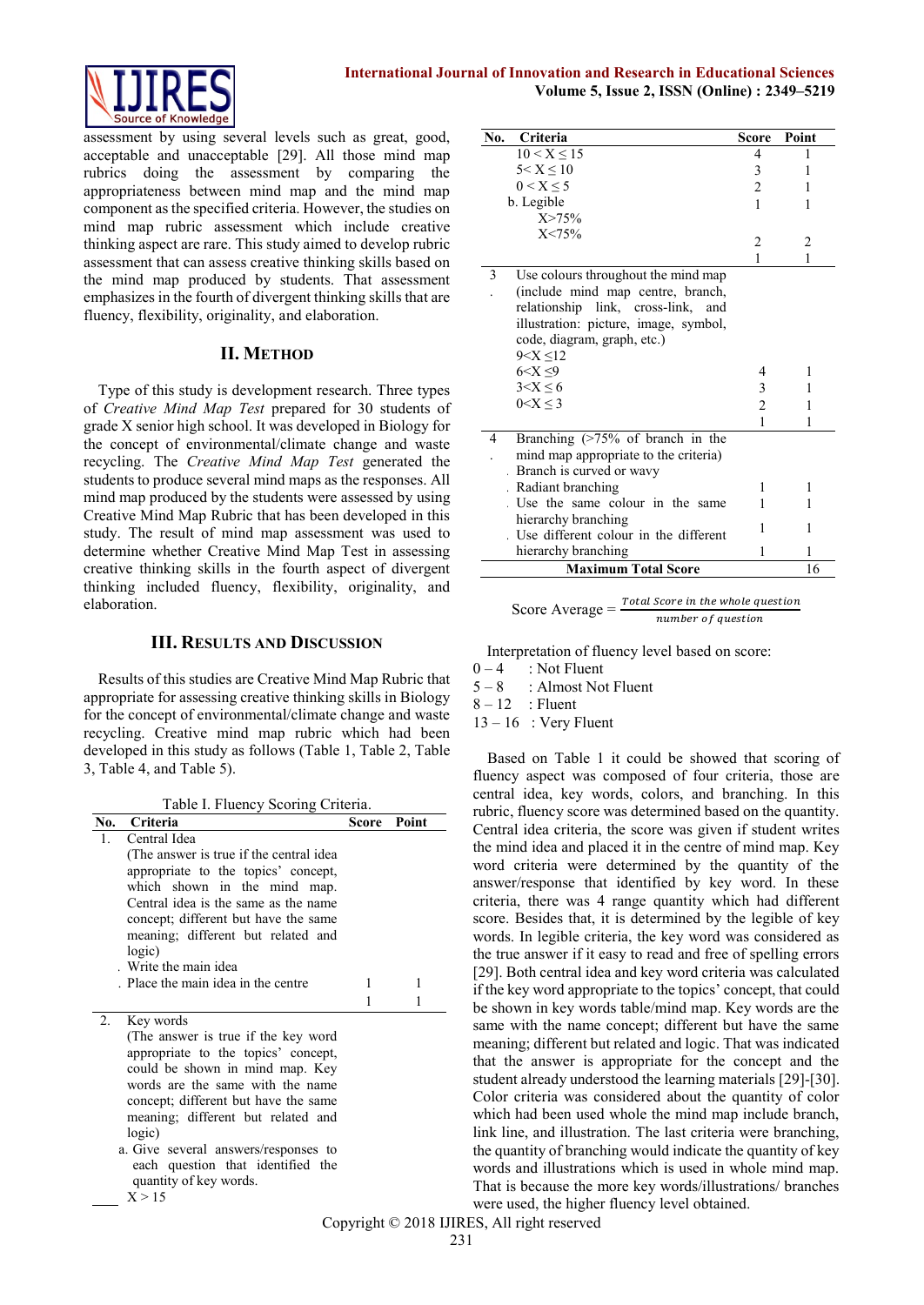## **International Journal of Innovation and Research in Educational Sciences Volume 5, Issue 2, ISSN (Online) : 2349–5219**



Table II. Flexibility Scoring Criteria.

| No.                              | Criteria                                                                   | Scor<br>e      | Point          |  |  |  |  |
|----------------------------------|----------------------------------------------------------------------------|----------------|----------------|--|--|--|--|
|                                  | Identified by branching                                                    |                |                |  |  |  |  |
|                                  | (True if the key word appropriate to the                                   |                |                |  |  |  |  |
|                                  | topic's concept, could be shown in key                                     |                |                |  |  |  |  |
|                                  | words table/ mind map. Key words are                                       |                |                |  |  |  |  |
|                                  | same with the name concept;<br>the<br>different but have the same meaning; |                |                |  |  |  |  |
|                                  | different but related and logic)                                           |                |                |  |  |  |  |
| 1.                               | Basic Ordering Ideas/ BOIs (Level 1)                                       |                |                |  |  |  |  |
|                                  | $6 \leq X \leq 7$                                                          |                |                |  |  |  |  |
|                                  | 4 < X < 5                                                                  | 3              | 2              |  |  |  |  |
|                                  | $2 \leq X \leq 3$                                                          | $\overline{c}$ | 2              |  |  |  |  |
|                                  |                                                                            | 1              | $\overline{c}$ |  |  |  |  |
| 2.                               | Quantity of branch (include BOIs)                                          |                |                |  |  |  |  |
|                                  | X > 15                                                                     |                |                |  |  |  |  |
|                                  | $10 < X \le 15$                                                            | 4              | 2              |  |  |  |  |
|                                  | 5 < X < 10                                                                 | 3              | $\overline{c}$ |  |  |  |  |
|                                  | 0 < X < 5                                                                  | $\overline{c}$ | 2              |  |  |  |  |
|                                  |                                                                            | 1              | $\mathfrak{D}$ |  |  |  |  |
| 3.                               | Quantity of branching branch                                               |                |                |  |  |  |  |
|                                  | X > 12                                                                     | 4              | 4              |  |  |  |  |
|                                  | 8 < X < 12                                                                 | 3              | 2              |  |  |  |  |
|                                  | 4 < X < 8                                                                  | $\overline{c}$ | $\overline{c}$ |  |  |  |  |
|                                  | 0 < X < 4                                                                  | 1              | $\overline{2}$ |  |  |  |  |
| 20<br><b>Maximum Total Score</b> |                                                                            |                |                |  |  |  |  |



Interpretation of flexibility level based on score:

 $0 - 5$  : Not Flexible

- $6 10$  : Almost Not Flexible
- $11 15$ : Flexible

 $16 - 20$ : Very Flexible

Table 2 was the scoring criteria in Flexibility aspect. In this aspect, scoring was emphasized in the various answer or response. It indicated by the branch that had been used in a whole mind map. The quantity of Basic Ordering Ideas (BOIs) shows that the students able to determine sub-topic that related to the main topic [25]. Branching was showing the student that could generate the answer or response in a different group. In other words, the student able to make segregation to their answer [10]. The quantity of branch and branching showed students' radiant thinking. Branching of concepts refers to the level of differentiation among concepts, to the extent where the more specific concepts are connected to more general concepts [29].

Table III. Originality Scoring Criteria.

| No. | Criteria                                | <b>Score Point</b> |  |  |  |  |
|-----|-----------------------------------------|--------------------|--|--|--|--|
| -1. | Words (The answer is true if the key    |                    |  |  |  |  |
|     | word appropriate to the topic's         |                    |  |  |  |  |
|     | concept, could be shown in key words    |                    |  |  |  |  |
|     | table/mind map. Key words are the       |                    |  |  |  |  |
|     | same with the name concept; different   |                    |  |  |  |  |
|     | but have the same meaning; different    |                    |  |  |  |  |
|     | but related and logic) using single key |                    |  |  |  |  |
|     | words per branch                        |                    |  |  |  |  |
|     | X > 15                                  |                    |  |  |  |  |

| No. | Criteria                                                                                                                                                                                                                                                                                                                                                                                                 | Score          | Point                   |
|-----|----------------------------------------------------------------------------------------------------------------------------------------------------------------------------------------------------------------------------------------------------------------------------------------------------------------------------------------------------------------------------------------------------------|----------------|-------------------------|
|     | $10 < X \le 15$                                                                                                                                                                                                                                                                                                                                                                                          |                |                         |
|     | $5 < X \leq 10$                                                                                                                                                                                                                                                                                                                                                                                          | 4              |                         |
|     | $0 < X \leq 5$                                                                                                                                                                                                                                                                                                                                                                                           | 3              | 3                       |
|     |                                                                                                                                                                                                                                                                                                                                                                                                          | $\overline{c}$ | 3                       |
|     |                                                                                                                                                                                                                                                                                                                                                                                                          | 1              | 3                       |
| 2.  | Illustrations:<br>images,<br>pictures,<br>drawings, symbols, sketches, codes,<br>graphics, etc.<br>(represent key words, relate to key<br>words)<br>idea<br>with<br>Complete<br>the<br>main<br>illustration (Central Image)<br>Complete the key word<br>with<br>illustration (in the same branch: above<br>the branch/under the branch/beside the<br>branch; in the new branch)<br>X > 15<br>10 < X < 15 | 1              | 3                       |
|     | 5 < X < 10                                                                                                                                                                                                                                                                                                                                                                                               | 4              |                         |
|     | $0 < X \leq 5$                                                                                                                                                                                                                                                                                                                                                                                           | 3              | $\frac{3}{3}$           |
|     |                                                                                                                                                                                                                                                                                                                                                                                                          | $\overline{c}$ | $\overline{\mathbf{3}}$ |
|     |                                                                                                                                                                                                                                                                                                                                                                                                          | $\mathbf{1}$   | 3                       |
| 3   | Emphasize and 'chunking' (adding<br>Highlight or boundaries) in the group<br>of information, important information.<br>$X \geq 3$<br>$X = 2$                                                                                                                                                                                                                                                             |                |                         |
|     | $X = 1$                                                                                                                                                                                                                                                                                                                                                                                                  | 3              | 3                       |
|     |                                                                                                                                                                                                                                                                                                                                                                                                          | $\overline{c}$ | 3                       |
|     |                                                                                                                                                                                                                                                                                                                                                                                                          | 1              | $\overline{\mathbf{3}}$ |
|     | <b>Maximum Total Score</b>                                                                                                                                                                                                                                                                                                                                                                               |                | 36                      |

Score Average  $=$   $\frac{Total Score}{in the whole question}$ number of question

Interpretation of Originality level based on score:

 $0 - 9$  : Not Original

10 – 18 : Almost Not Original

 $19 - 27$  : Original

18 – 36 : Very Original

Table 3 showed the scoring criteria in originality aspect. It includes three criteria such as words, illustrations, and emphasize or chunking. Key word is essentially a word that will trigger as much relevant meaning as possible. Word notes personally made were far more effective in terms of the understanding, because of that word determined by each student will different to other. It creates the original answer or response. Mind Mapping emphasizes visual imagery, so it was important to add illustrations such as images, pictures, drawings, symbols, sketches, codes, and graphics to represent / indicate/refer to the key word based on their own thinking. Because of that, an illustration which produced by the students would be different from each other. Besides, the illustrations convey more information than any amount of words. In these criteria, the scoring did not judge the aesthetic quality of the illustration because of its subjectivity and indicated the uniqueness [3]. It largely credited to its unique by using the illustration and color that promoted in-depth comprehension of a topic and it could improve the creativity as well [31].

By adding the highlights or boundaries which can make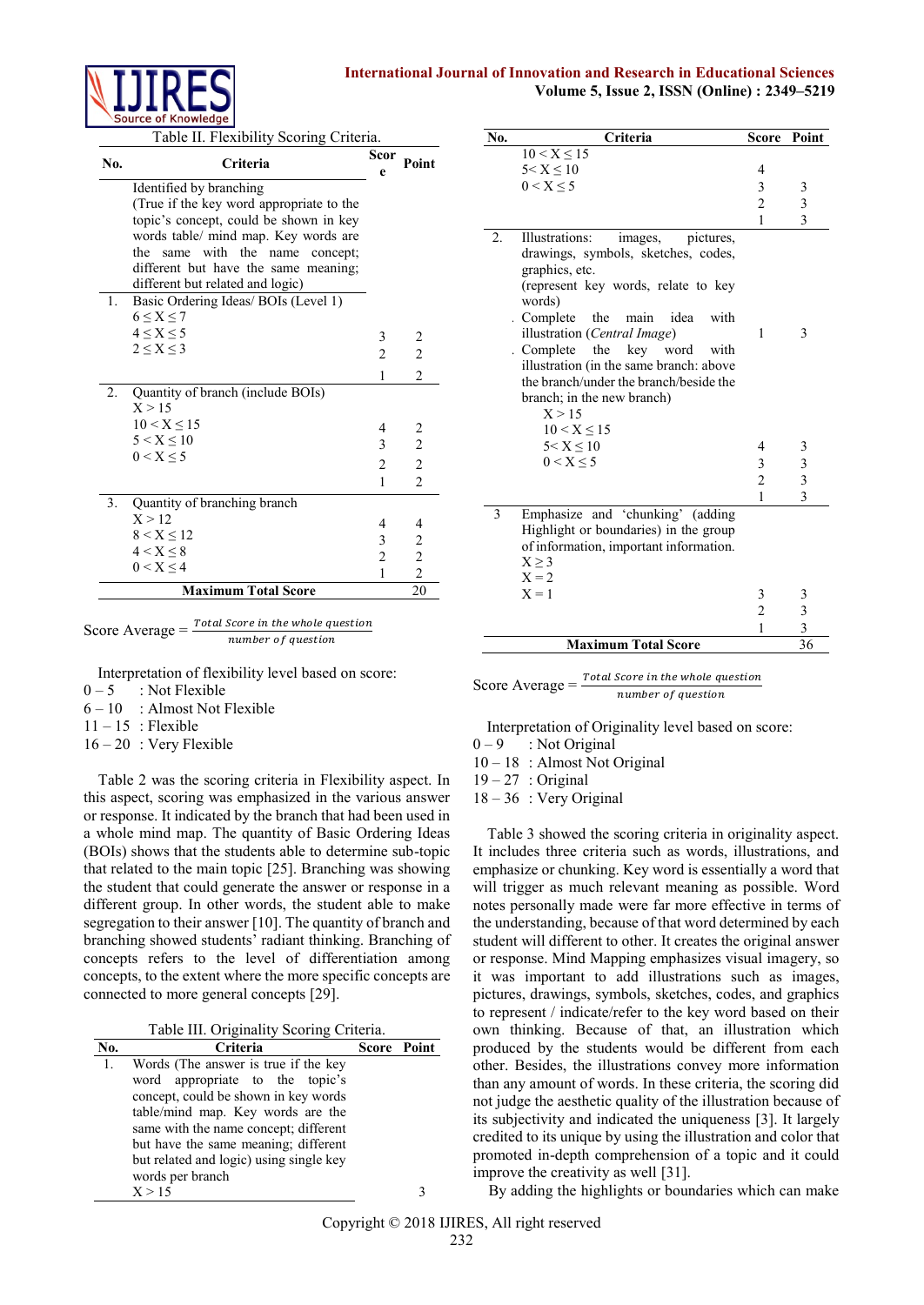

the specific topics or ideas on the map, it will stand out visually from the rest of its content. There also chunking which gathering and highlighting the key branches within a boundary. Both highlights and chunking were used to give attention to the key parts of a mind map, especially for a larger and more complex mind map with many topics and levels of information. It will differentiate each other because the important levels of information were different.

| Table IV. Elaboration Scoring Criteria. |                                                                                                                                                                       |                |                |  |  |  |
|-----------------------------------------|-----------------------------------------------------------------------------------------------------------------------------------------------------------------------|----------------|----------------|--|--|--|
| No.                                     | Criteria                                                                                                                                                              | Score          | Point          |  |  |  |
| 1.                                      | Higher level of the hierarchy.<br>The highest branch level or level in<br>the hierarchy/farthest branch from<br>the central mind map<br>4 <sup>th</sup> Level or more |                |                |  |  |  |
|                                         | 3th Level                                                                                                                                                             | $\overline{4}$ | $\overline{4}$ |  |  |  |
|                                         | $2nd$ Level                                                                                                                                                           | 3              | $\overline{4}$ |  |  |  |
|                                         | 1 <sup>st</sup> Level                                                                                                                                                 | $\mathfrak{D}$ | $\overline{4}$ |  |  |  |
|                                         |                                                                                                                                                                       | 1              | 4              |  |  |  |
| 2.                                      | (relation<br>link<br>Cross<br>between<br>information in different hierarchies)<br>$X \geq 4$                                                                          |                |                |  |  |  |
|                                         | $X = 3$                                                                                                                                                               | 4              | 4              |  |  |  |
|                                         | $X = 2$<br>$X = 1$                                                                                                                                                    | 3              | $\overline{4}$ |  |  |  |
|                                         |                                                                                                                                                                       | $\mathfrak{D}$ | 4              |  |  |  |
|                                         |                                                                                                                                                                       | 1              | 4              |  |  |  |
| 3.                                      | Relationship<br>(relation<br>between<br>information in same hierarchies)<br>X > 6                                                                                     |                |                |  |  |  |
|                                         | 4 < X < 6<br>$2 < X \leq 4$                                                                                                                                           | 4              | 4              |  |  |  |
|                                         | $0 < X \leq 2$                                                                                                                                                        | 3              | 4              |  |  |  |
|                                         |                                                                                                                                                                       | $\overline{2}$ | $\overline{4}$ |  |  |  |
|                                         |                                                                                                                                                                       | 1              | 4              |  |  |  |
|                                         | <b>Maximum Score Total</b>                                                                                                                                            |                | 48             |  |  |  |
|                                         |                                                                                                                                                                       |                |                |  |  |  |

Score Average  $=$   $\frac{Total Score}{number of question}$ 

Interpretation of flexibility level based on score:

- $0 12$  : Not Elaborate
- 13 24 : Almost Not Elaborate
- $25 36$  : Elaborate
- 37 48 : Very Elaborate

Table 4 showed the scoring criteria in the elaboration aspect. This aspect considered the ability to elaborate or communicate the whole topic or concept in the mind map in detail. In constructing an appropriate and complete concept include examples. Those were indicated by an appropriate hierarchy and linking word on all connections, both relationship and cross-link. The hierarchy could show the linking word which demonstrates the superior conceptual understanding. An appropriate hierarchy indicated through the structure of mind map in which more

general, more inclusive concepts were at the nearest of the central idea; the specific and exclusive concepts were placed on farthest position from the central idea [29].

The linking connection should be labelled precisely. The linking connections, both relationship and cross-link shows the interconnectivity on the mind map, the inks could describe the relations succinctly and accurately. It means that the links would make the mind map more detail.

| <b>Aspects of</b><br><b>Divergent</b><br><b>Completeness</b><br>Score<br>Interpretation<br><b>Thinking</b><br>$13 - 16$<br>Very Fluent<br>Complete<br>$9 - 12$<br>Fluent |  |
|--------------------------------------------------------------------------------------------------------------------------------------------------------------------------|--|
|                                                                                                                                                                          |  |
|                                                                                                                                                                          |  |
|                                                                                                                                                                          |  |
| Fluency<br>Almost Not<br>$5 - 8$<br>Fluent<br>Not Complete                                                                                                               |  |
| $0 - 4$<br>Not Fluent                                                                                                                                                    |  |
| $16 - 20$<br>Very Flexible                                                                                                                                               |  |
| Complete<br>$11 - 15$<br>Flexible                                                                                                                                        |  |
| Flexibility<br>Almost Not<br>$6 - 10$<br>Flexible<br>Not Complete                                                                                                        |  |
| $0 - 5$<br>Not Flexible                                                                                                                                                  |  |
| 28-36<br>Very Original                                                                                                                                                   |  |
| Complete<br>19-27<br>Original                                                                                                                                            |  |
| Originality<br>Almost Not<br>$10 - 18$<br>Original<br>Not Complete                                                                                                       |  |
| $0 - 9$<br>Not Original                                                                                                                                                  |  |
| 37-48<br>Very Elaborate                                                                                                                                                  |  |
| Complete<br>25-36<br>Elaborate                                                                                                                                           |  |
| Elaboration<br>Almost Not<br>13-24<br>Elaborate<br>Not Complete                                                                                                          |  |
| $0 - 12$<br>Not Elaborate                                                                                                                                                |  |

Table 5 is used to make a judgment about the level of divergent thinking aspects. Based on the result of scoring in each aspect, it should make the judgment about completeness in each aspect. That result was used for final assessment which determines the level of creative thinking skill in detail described in Table 6.

Table 6 is the rubric for final judgment level of creative thinking skills. Those judgment was considered by the fourth aspects of divergent thinking. The development of those rubric is adapted from [32]. In the Siswono's research, the assessment is used three aspects of divergent thinking, those are fluency, flexibility, and novelty. While in this study the assessment is developed in four aspects which consist of fluency, flexibility, originality, and elaboration. The levels of creative thinking skills that were used in this rubric are has been included in fourth levels, while in the Siswono's argument it includes in five levels. In this Creative Mind Map Rubric, each level of creative mind map test is obtained based on the scoring within the mind map component and the divergent thinking aspect (Table 1, Table 2, Table 3, and Table 4). In each level of creative thinking is different from the completeness of divergent thinking aspects.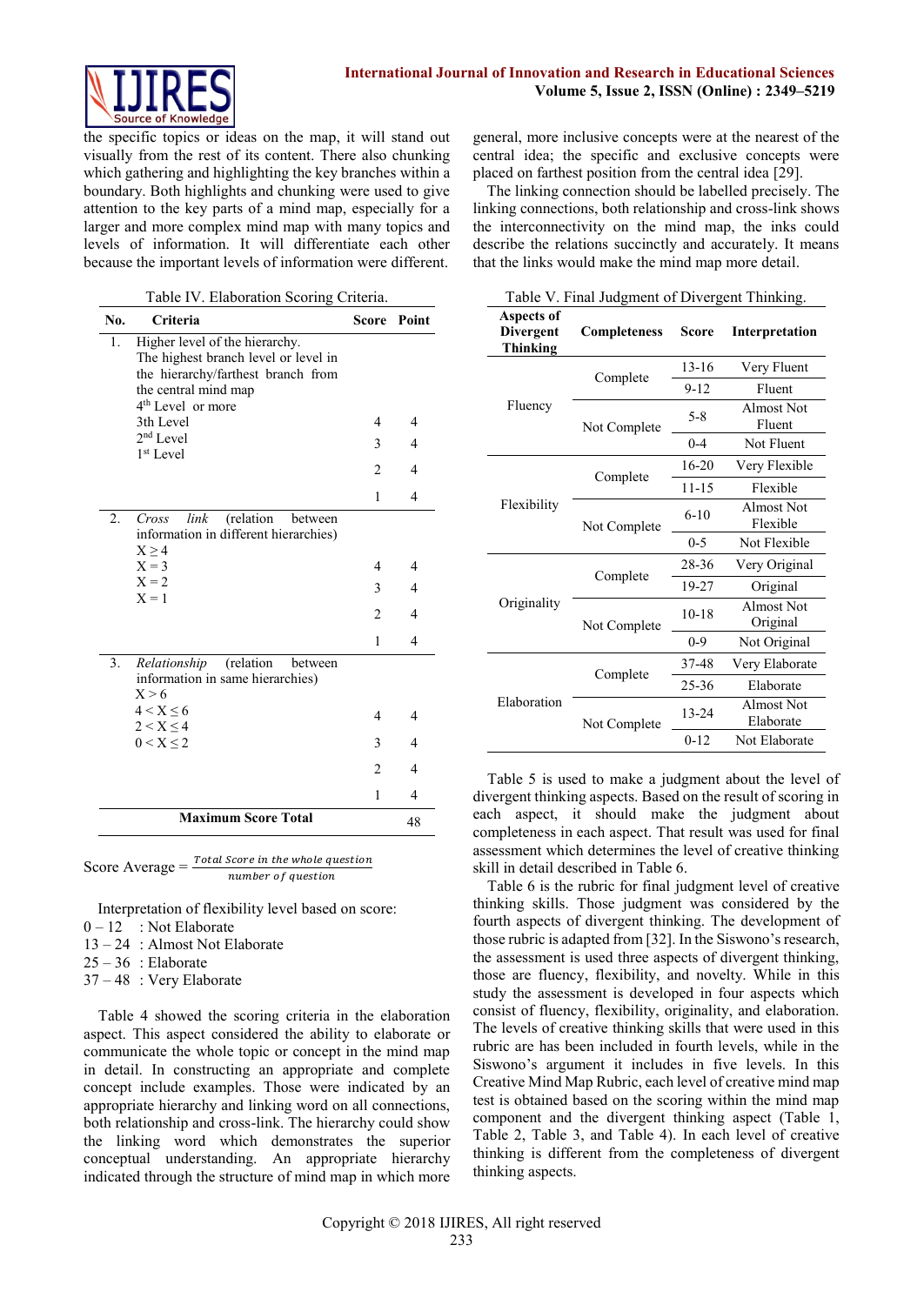

| Table VI. Final Judgment of Creative Thinking Skills Level. |             |                        |                                      |                        |                  |                |  |  |
|-------------------------------------------------------------|-------------|------------------------|--------------------------------------|------------------------|------------------|----------------|--|--|
| <b>CTL</b>                                                  |             |                        | <b>Aspects of Divergent Thinking</b> |                        | <b>CTL</b>       | Interpretation |  |  |
| (Point)                                                     | Fluency (1) | <b>Flexibility (2)</b> | Originality (3)                      | <b>Elaboration</b> (4) |                  |                |  |  |
| CTL <sub>0</sub>                                            |             |                        |                                      |                        | CTL <sub>0</sub> | Not Creative   |  |  |
| CTL <sub>1</sub>                                            |             |                        |                                      |                        |                  |                |  |  |
| CTL <sub>2</sub>                                            |             |                        |                                      |                        |                  |                |  |  |
|                                                             |             |                        |                                      |                        |                  | Almost Not     |  |  |
| CTL <sub>3</sub>                                            |             |                        |                                      |                        | CTL <sub>1</sub> | Creative       |  |  |
|                                                             |             |                        |                                      |                        |                  |                |  |  |
| CTL <sub>4</sub>                                            |             |                        |                                      |                        |                  |                |  |  |
|                                                             |             |                        |                                      |                        |                  |                |  |  |
| CTL <sub>5</sub>                                            |             |                        |                                      |                        |                  |                |  |  |
|                                                             |             |                        |                                      |                        |                  |                |  |  |
| CTL 6                                                       |             |                        |                                      |                        |                  |                |  |  |
|                                                             |             |                        |                                      |                        | CTL <sub>2</sub> | Creative       |  |  |
| CTL 7                                                       |             |                        |                                      |                        |                  |                |  |  |
| CTL 8                                                       |             |                        |                                      |                        |                  |                |  |  |
| CTL <sub>9</sub>                                            |             |                        |                                      |                        |                  |                |  |  |
| CTL 10                                                      |             |                        |                                      |                        | CTL3             | Very Creative  |  |  |

#### Table VI. Final Judgment of Creative Thinking Skills Level.

#### **Note:**

CTL (Point): Creative Thinking Level based on the obtained score in fluency, flexibility, originality, and elaboration CTL: Creative Thinking Level (Final Judgment)

In this study, the ability of Creative Mind Map Rubric is proven by the assessment result of mind map produced by students. The students have done the creative thinking skills test by using Creative Mind Map Test which has developed in three sets. The question of those test is about environmental/climate change and waste recycle. Each test set covered three indicators, those are 1) analyze environmental change that relates to pollution and environment degradation based on data (media

report/environment issues/surrounding environment), 2) clarify data about environmental/climate change and its mitigation, and 3) plan for waste problem solving related to the management and disposal.

Each mind map produced by the students had been assessed by using Creative Mind Map Rubric. The result would be used to identify the creative thinking level (Table 7).

| Table VII. The Result of Creative Mind Map Test. |       |                         |       |                             |       |                      |       |                             |                         |                       |                          |
|--------------------------------------------------|-------|-------------------------|-------|-----------------------------|-------|----------------------|-------|-----------------------------|-------------------------|-----------------------|--------------------------|
|                                                  |       | <b>Fluency</b>          |       | <b>Flexibility</b>          |       | Originality          |       | <b>Elaboration</b>          |                         |                       |                          |
| <b>Name</b>                                      | Score | <b>Fluency</b><br>Level | Score | <b>Flexibility</b><br>Level | Score | Originality<br>Level | Score | <b>Elaboration</b><br>level | <b>CTL</b><br>point     | $\mathbf C$<br>T<br>L | Inter-<br>preta-<br>tion |
| NA                                               | 8.7   | Flu                     | 12.0  | AN.Fle                      | 6.0   | N.O                  | 12.0  | N.E                         | 1                       |                       | AN.C                     |
| <b>MN</b>                                        | 6.2   | Flu                     | 10.0  | AN.Fle                      | 3.0   | N.O                  | 8.0   | N.E                         | 1                       | 1                     | AN.C                     |
| <b>ADI</b>                                       | 6.5   | Flu                     | 10.0  | AN.Fle                      | 3.0   | N.O                  | 12.0  | N.E                         |                         |                       | AN.C                     |
| <b>MKN</b>                                       | 10.0  | V.Flu                   | 16.0  | Fle                         | 6.0   | N.O                  | 18.7  | AN.E                        | 3                       |                       | AN.C                     |
| <b>OMS</b>                                       | 10.2  | V.Flu                   | 20.0  | Fle                         | 6.0   | N.O                  | 16.0  | AN.E                        | 3                       |                       | AN.C                     |
| AM                                               | 10.2  | V.Flu                   | 16.0  | Fle                         | 6.0   | N.O                  | 12.0  | N.E                         | 3                       |                       | AN.C                     |
| <b>MIAK</b>                                      | 6.0   | AN.Flu                  | 9.3   | AN.Fle                      | 25.5  | $\Omega$             | 22.7  | AN.E                        | 3                       |                       | AN.C                     |
| AK                                               | 11.5  | V.Flu                   | 21.0  | Fle                         | 12.5  | AN.O                 | 20.0  | AN.E                        | 3                       |                       | AN.C                     |
| <b>TABP</b>                                      | 11.3  | V.Flu                   | 14.0  | AN.Fle                      | 19.0  | $\Omega$             | 22.0  | AN.E                        | $\overline{\mathbf{4}}$ |                       | AN.C                     |
| <b>CK</b>                                        | 6.0   | AN.Flu                  | 14.0  | AN.Fle                      | 18.0  | AN.O                 | 30.0  | ${\bf E}$                   | 4                       |                       | $AN.\overline{C}$        |
| <b>MSH</b>                                       | 11.0  | V.Flu                   | 14.0  | AN.Fle                      | 17.0  | AN.O                 | 30.0  | $\overline{E}$              | 5                       | $\overline{2}$        | $\mathbf C$              |
| <b>LSW</b>                                       | 11.5  | V.Flu                   | 24.3  | V.Fle                       | 25.0  | $\Omega$             | 26.0  | AN.E                        | 6                       | $\overline{2}$        | C                        |
| <b>MHNF</b>                                      | 11.2  | V.Flu                   | 23.0  | V.Fle                       | 27.5  | V.O                  | 28.0  | AN.E                        | 6                       | $\overline{2}$        | $\overline{C}$           |
| AD                                               | 11.2  | V.Flu                   | 22.3  | V.Fle                       | 21.5  | $\Omega$             | 20.7  | AN.E                        | 6                       | $\overline{2}$        | $\overline{C}$           |
| <b>MFSF</b>                                      | 6.0   | AN.Flu                  | 21.0  | Fle                         | 17.5  | AN.O                 | 31.3  | E                           | 6                       | $\overline{2}$        | $\mathcal{C}$            |
| AA                                               | 10.8  | V.Flu                   | 22.7  | V.Fle                       | 18.0  | AN.O                 | 33.3  | E                           | 7                       | $\overline{2}$        | $\overline{C}$           |
| <b>SPA</b>                                       | 10.5  | V.Flu                   | 22.3  | V.Fle                       | 18.0  | AN.O                 | 32.0  | E                           | 7                       | $\overline{2}$        | $\overline{\rm c}$       |
| $\rm{SF}$                                        | 10.5  | V.Flu                   | 22.0  | V.Fle                       | 16.5  | AN.O                 | 28.7  | E                           | 7                       | $\overline{c}$        | $\overline{C}$           |
| <b>WNA</b>                                       | 10.7  | V.Flu                   | 23.0  | V.Fle                       | 18.0  | AN.O                 | 32.7  | E                           | $\overline{7}$          | $\overline{2}$        | $\overline{C}$           |
| <b>SA</b>                                        | 6.0   | AN.Flu                  | 14.0  | AN.Fle                      | 22.0  | $\mathcal{O}$        | 32.7  | E                           | 7                       | $\overline{2}$        | $\overline{C}$           |
| <b>ASU</b>                                       | 6.0   | AN.Flu                  | 14.0  | AN.Fle                      | 22.0  | $\Omega$             | 30.7  | E                           | 7                       | $\overline{2}$        | $\overline{C}$           |
| EB                                               | 11.3  | V.Flu                   | 10.0  | AN.Fle                      | 27.5  | V.O                  | 33.3  | E                           | 8                       | $\overline{2}$        | $\overline{C}$           |
| <b>CF</b>                                        | 11.5  | V.Flu                   | 14.0  | AN.Fle                      | 25.0  | $\Omega$             | 28.7  | E                           | 8                       | $\overline{c}$        | $\overline{C}$           |
| <b>NKA</b>                                       | 8.7   | Flu                     | 9.0   | AN.Fle                      | 23.0  | $\Omega$             | 28.7  | E                           | 8                       | $\overline{2}$        | $\overline{C}$           |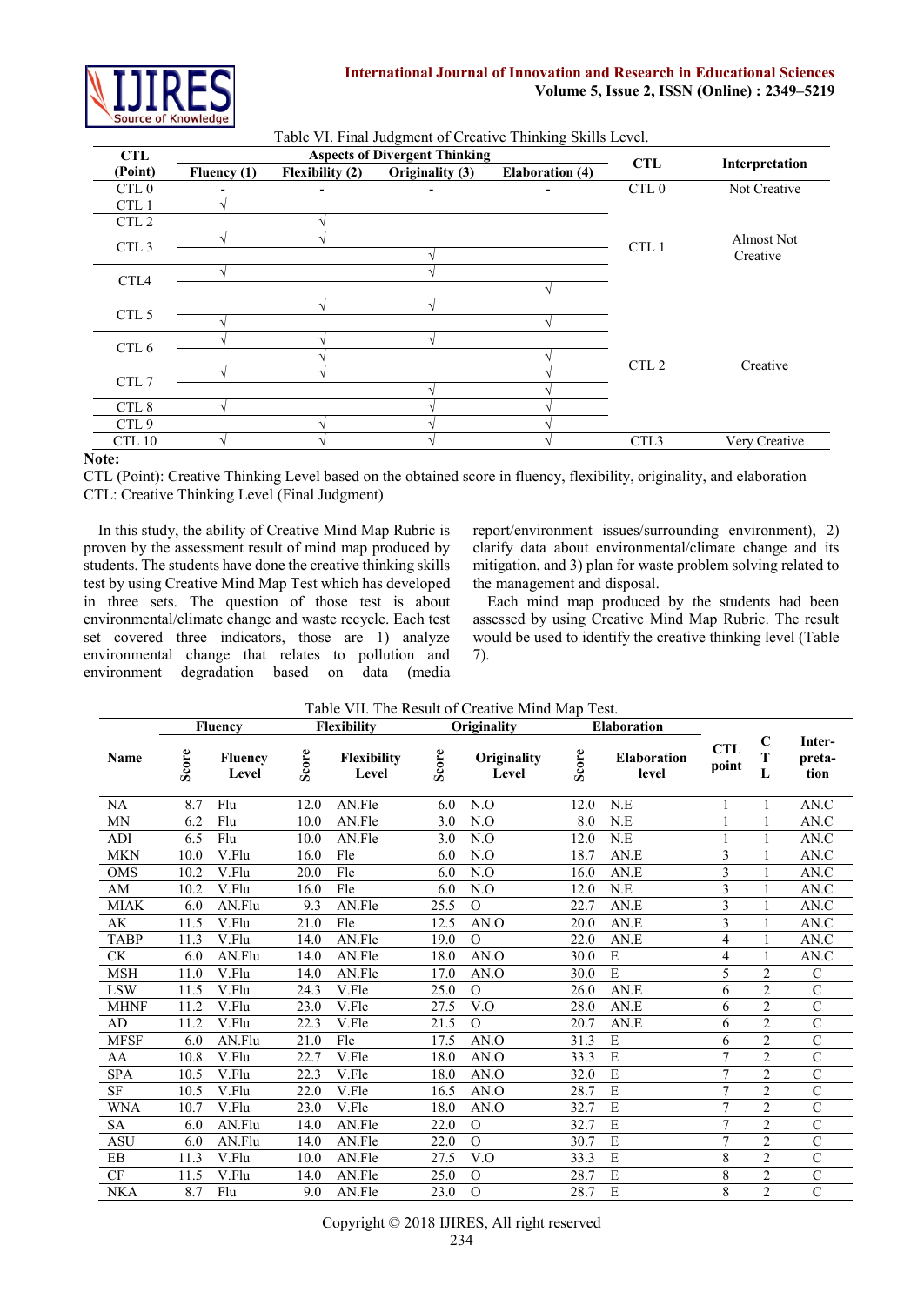

## **International Journal of Innovation and Research in Educational Sciences Volume 5, Issue 2, ISSN (Online) : 2349–5219**

|             |                      | <b>Fluency</b>          |       | <b>Flexibility</b>          |       | Originality          |       | <b>Elaboration</b>          |                     |        |                          |
|-------------|----------------------|-------------------------|-------|-----------------------------|-------|----------------------|-------|-----------------------------|---------------------|--------|--------------------------|
| Name        | ore<br>್ಯ            | <b>Fluency</b><br>Level | Score | <b>Flexibility</b><br>Level | Score | Originality<br>Level | Score | <b>Elaboration</b><br>level | <b>CTL</b><br>point | C<br>∸ | Inter-<br>preta-<br>tion |
| <b>TCBA</b> | 6.0                  | AN.Flu                  | 22.0  | V.Fle                       | 30.0  | V.O                  | 42.7  | V.E                         | 9                   | ◠      |                          |
| <b>ARK</b>  |                      | V.Flu                   | 25.7  | V.Fle                       | 30.5  | V.O                  | 43.3  | V.E                         | 10                  | 3      | V.C                      |
| <b>VNP</b>  | 10.8                 | V.Flu                   | 25.0  | V.Fle                       | 27.0  | $\Omega$             | 38.7  | E                           | 10                  | 3      | V.C                      |
| PSI         | 1.7                  | V.Flu                   | 24.0  | V.Fle                       | 31.5  | V.O                  | 38.0  | E                           | 10                  | 3      | V.C                      |
| <b>DQP</b>  | .3<br>$\overline{1}$ | V.Flu                   | 24.   | V.Fle                       | 31.5  | V.O                  | 36.7  | E                           | 10                  | 3      | V.C                      |
| LAAR        | 1.0                  | V.Flu                   | 21.3  | V.Fle                       | 30.5  | V.O                  | 42.7  | V.E                         | 10                  | 3      | VС                       |

**Note :**

| Fluency     |                     | Flexibility |                       |
|-------------|---------------------|-------------|-----------------------|
| N.Flu       | : Not Fluent        | N.Fle       | : Not Flexible        |
| AN.Flu      | : Almost Not Fluent | AN.Fle      | : Almost Not Flexible |
| Flu         | : Fluent            | Fle         | $:$ Flexible          |
| V.Flu       | : Very Fluent       | V.Fle       | : Very Flexible       |
| Originality |                     | Elaboration |                       |
| N.O         | : Not Fluent        | N.E         | : Not Flexible        |
| AN.O        | : Almost Not Fluent | AN.E        | : Almost Not Flexible |
| $\Omega$    | : Fluent            | Е           | $:$ Flexible          |
| V.O         | : Very Fluent       | V.E         | : Very Flexible       |
|             |                     |             |                       |

CTL point : Creative Thinking Level based on the obtaining score in fluency, flexibility, originality, and elaboration

CTL : Creative Thinking Level (Final Judgement)

| N.C  | : Not Creative        | : Creative      |
|------|-----------------------|-----------------|
| AN.C | : Almost Not Creative | : Very Creative |

The assessment of creative thinking skills based on the mind map is proved can be done by Creative Mind Map Rubric. The result of assessment showed that the level of creative thinking skills is able to distinguish between one another. Besides that, the students' level in each divergent thinking aspect could be identified.

# **IV. CONCLUSIONS**

Based on the analysis and discussion it can be concluded that the Creative Mind Map Test which developed in this study could be able to assess the creative thinking level based on the completeness within the fourth aspects of the divergent thinking which consists of fluency, flexibility, originality, and elaboration. This rubric is assessing both of mind map component and divergent thinking aspect served as the scoring criteria.

## **ACKNOWLEDGMENT**

We are grateful to Mrs. Muji Sri Prastiwi, S.Pd, M.Pd, Dr. Fida Rachmadiarti, M. Kes, and Dr. H. Sunu Kuntjoro, S. Si, M. Si for the constructive feedbacks to this study.

## **REFERENCES**

- [1] Kemendikbud. 2014. *Peraturan Menteri Pendidikandan Kebudayaan Republik Indonesia Nomor 59 Tentang Kurikulum 2013 SMA/MA* [Regulation of the Minister of Education and Culture of the Republic of Indonesia Number 59 about Curriculum 2013 SMA/MA]. Jakarta.
- [2] Susantini, Endang. dkk. 2014. *Berpikir Kreatif dan Model-Model Pembelajaran* [Creative Thinking and Learning Models].

| : Creative      |
|-----------------|
| : Very Creative |

Unpublished. Surabaya: Penelitian Unggulan Perguruan Tinggi Universitas Negeri (Flagship Research of State Universities) Surabaya.

- [3] Susianna, Nancy. 2013. Development of Mind Map Rubric to Measure Creativity of Students in Basic Chemistry Course for the Concept of "Material and Its Changes". *Fifth International Conference on Science and Mathematics Education 2013.* Penang, Malaysia. 11-14 November 2013.
- [4] Tsai, Kuan Chen. 2013. Being a Critical and Creative Thinker: A Balanced Thinking Mode. *Asian Journal of Humanities and Social Sciences*, 1 (2).
- [5] Hsiang Wu, and Chih*et al.* 2013. A Mindtool-based Collaborative Learning Approach to Enhancing Students' Innovative Performance in Management Courses. *Australian Journal of Educational Technology*, 29 (1).
- [6] Wang, Shijuan& Masao Murota. 2015. Creativity Development Conception and Execution in Chinese High School ICT Classes. *International Journal for Education Media and Technology, 9 (1): 68-79*.
- [7] Munandar, Sukarni C.U. 1985. *Creativity and Education: A Study of the Relationships between Measures of Creative thinking and a Number of Educational Variables in Indonesian Primary and Junior Secondary Schools*.
- [8] Siswono, Tatag Y.E. 2006. *Desain Tugas untuk Mengidentifikasi Kemampuan Berpikir Kreatif Siswa dalam Matematika* [Design Tasks for Identifying Students' Creative Thinking Skills in Mathematics]. *Pancaran Pendidikan*, ISSN 0852-601, Tahun XIX, Nomor (Number) 63. Jember: Universitas Negeri Jember (Jember State University).
- [9] Kaufman, James C. & Robert J. Sternberg. 2008. *The Cambridge Handbook of Creativity*. New York: Cambridge University Press.
- [10] Bacanli, Hasan*et al*. 2011. Quadruple Thinking: Creative thinking. International Conference on Education Psychology 2010. *Procedia Social and Behavioral Sciences* 12: 536-544.
- [11] Alrubaie, Farah & Esther Gnanamalar Sarojini Daniel. 2014. Developing a Creative Thinking Test for Iraqi Physics Students. *International Journal of Mathematics and Physical Sciences Research,* 2 (1): 80-84.
- [12] Jelic, Z. J *et al.* 2014. Mind Maps in Service of the Mental Brain Activity. *PeriodicumBiologorum*16 (2): 213-217.